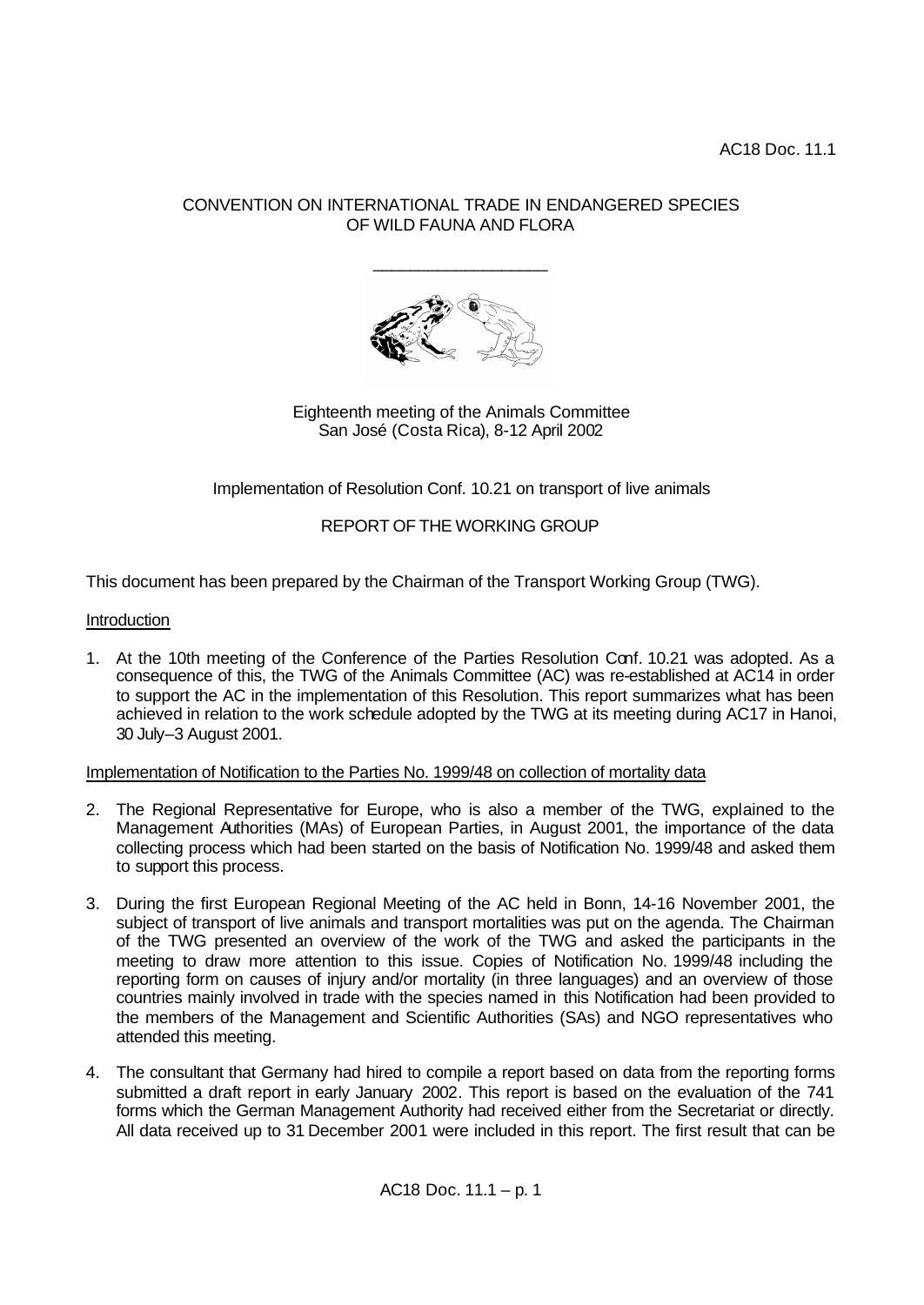reported is that information on more than 80,000 animals was collected through this reporting form. The consultant is currently preparing the final report, which will forwarded to the TWG members and the Secretariat in March 2002 for discussion by the TWG during AC18.

## Evaluation of the IATA Live Animals Regulations (LAR) for transport by means other than air

- 5. During its meeting in Hanoi the TWG decided not to review and update the twenty-year-old CITES Transport Guidelines. Instead the TWG agreed that the IATA LAR, which are updated every year, should be reviewed to determine whether they require further amendments and whether they are applicable to transport by road, rail or ship. Where they are not applicable to transport by road, rail or ship, the TWG intended to prepare recommendations accordingly.
- 6. Referring to this request the TWG received only one statement from a reptile specialist working at a *bona fide* scientific institution, indicating that the IATA LAR for reptiles are also adequate for transport by road and rail. The Chairman of the working group contacted the IUCN/SSC Veterinary Specialist Group for comments and advice in this respect. Unfortunately no comments have been received sofar.
- 7. In October 2001 the Chairman contacted the European office of the Animal Transportation Association (AATA) and informed the European Secretary of AATA of the provisions of Resolution Conf. 10.21, the activities of the TWG and its discussions at AC17. AATA welcomed this initiative and stated its interest in further collaboration with CITES. AATA underlined that every air transport requires two road transports in the sequence of loading, unloading and ground handling, and therefore the whole shipment from place of origin to place of destination must be addressed. AATA forwarded its 'Manual for the Transportation of Live Animals' to the TWG Chairman. This manual is primarily directed to domestic animals but also contains a chapter on wild species and gives basic information on CITES and its requirements concerning documents. The Chairman of the TWG, as a first step, suggested some minor corrections to contact addresses in the manual and offered further collaboration.
- 8. The representative of the European Association of Zoos and Aquaria (EAZA) and the representative of Austria, who had joined the TWG as a new member at AC17, proposed to the Chairman the establishment of a database on the transport of live animals. This database would, for instance, contain information about animals, their status in CITES, information about containers and legal requirements for different means of transport. Despite the fact that there are still a lot of unresolved questions, this proposal is attractive and could provide the necessary information to everyone who intends to ship animals. This proposal will be presented for discussion by the TWG at its next meeting in Costa Rica.

## Collaboration with IATA

9. The 11th meeting of the IATA Animals and Perishables Board had been scheduled for October 2001. However, as a result of the attack against the United States of America the meeting was postponed to February 2002. The Chairman and the representative of Austria, as members of the TWG, are planning to attend this meeting to give an overview of the work and plans of the TWG and to present the project to establish a database on transport of live animals with the aim of getting the collaboration of IATA in this project.

## Revision of Resolution Conf. 10.21

10. It was agreed that the TWG members would examine Resolution Conf. 10.21 in order to determine whether changes are needed and to send their recommendations to the Chairman of the TWG for compilation. It must be noted that no recommendations have yet been received by the Chairman.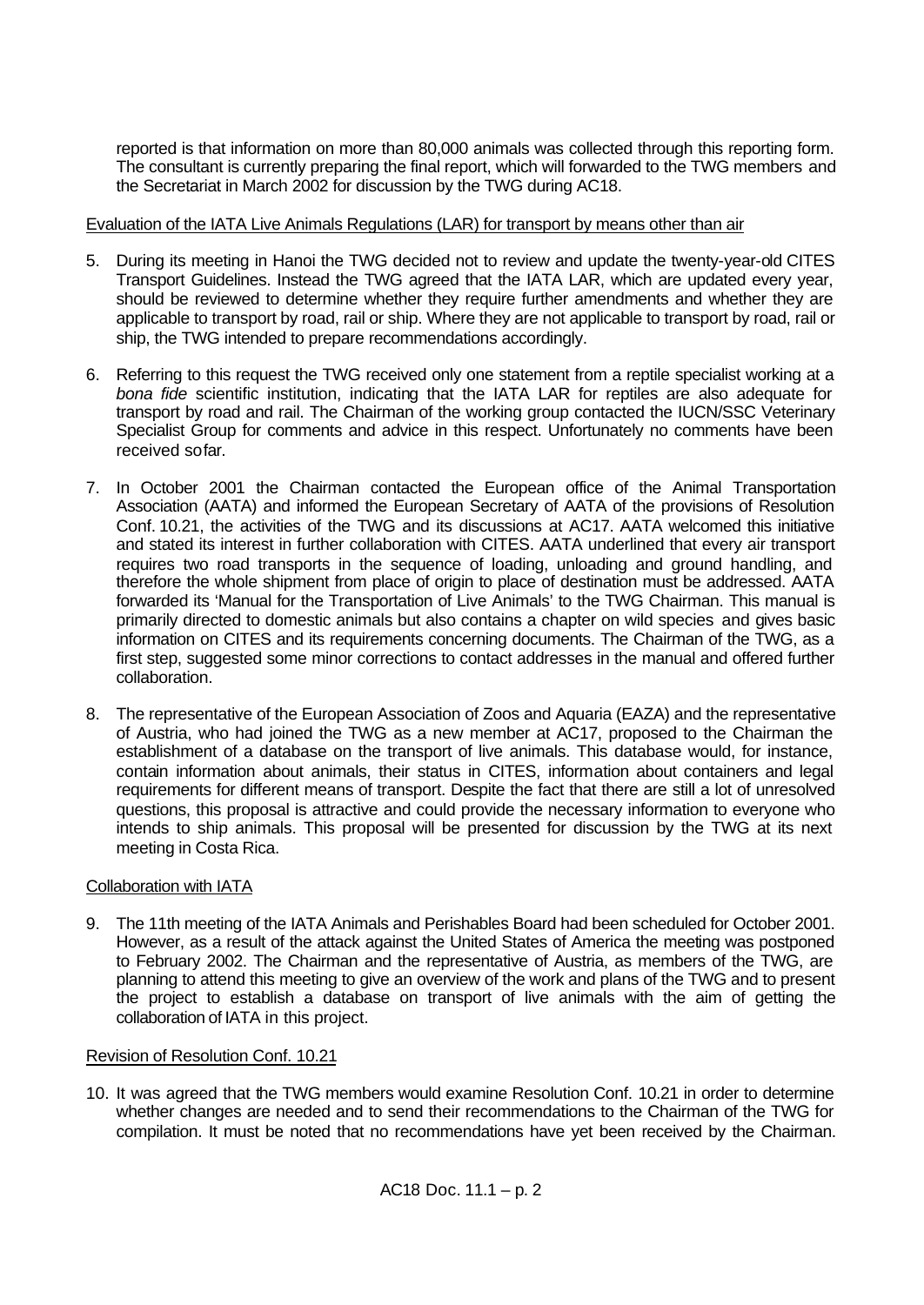The Chairman has worked through the Resolution and has commented on each paragraph (see Annex), for discussion at AC18.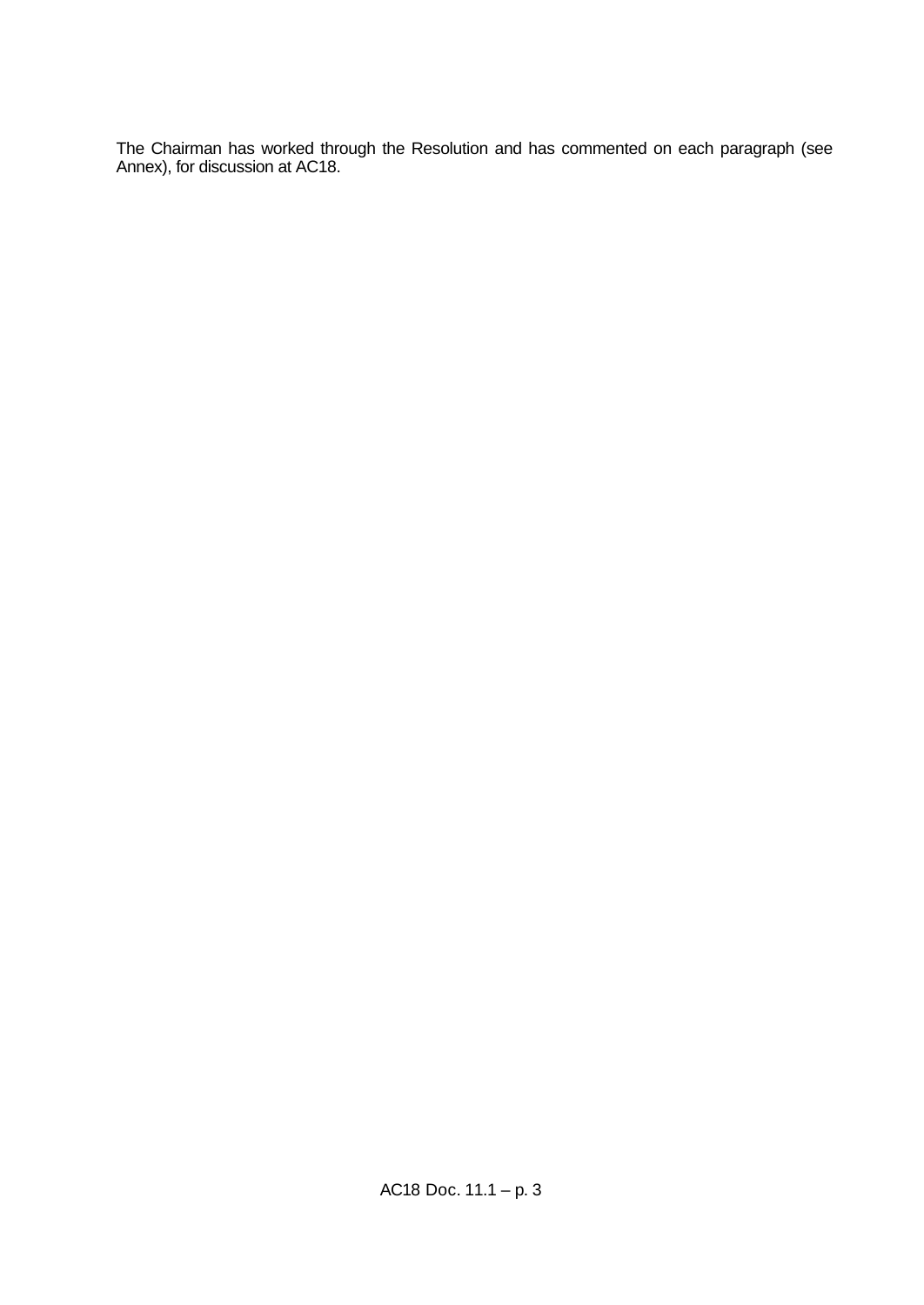AC18 Doc. 11.1 – p. 4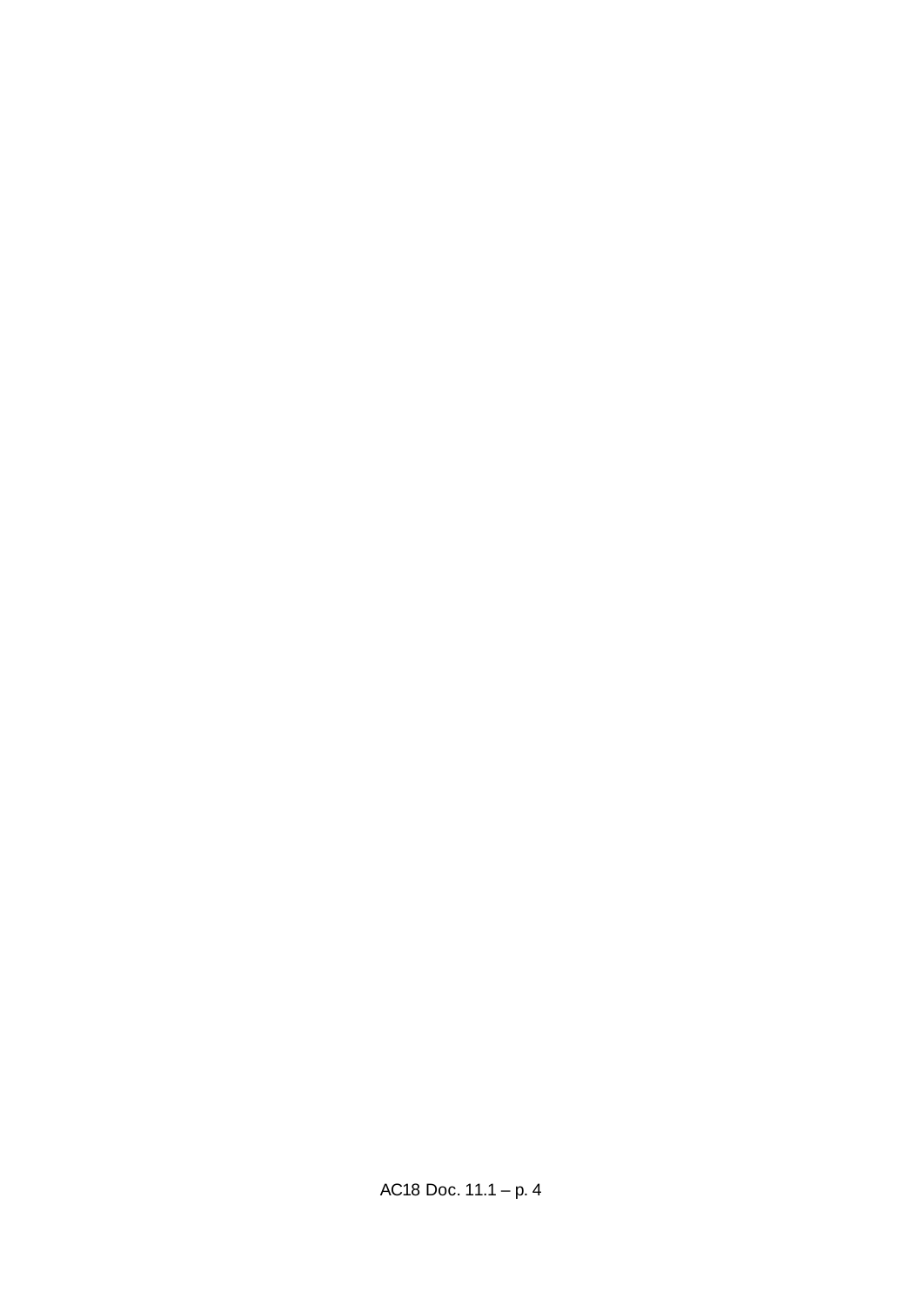#### Implementation of Resolution Conf. 10.21

#### REVIEW BY THE CHAIRMAN OF THE TRANSPORT WORKING GROUP

In the table below the text of Resolution Conf. 10.21 is presented in the left-hand column of the table (sometimes shortened) whereas actions taken to implement the Resolution as well as additional information, opinions and recommendations from the Chairman are presented in the right-hand column.

| <b>Resolution Conf. 10.21</b><br>(paraphrased)                                                                                                                | Actions taken, opinions and recommendations from the<br><b>Chairman of the TWG</b>                                                                                                                                                                                                                                                                                                                                                                                                                                                                                                                                                                                                                                           |
|---------------------------------------------------------------------------------------------------------------------------------------------------------------|------------------------------------------------------------------------------------------------------------------------------------------------------------------------------------------------------------------------------------------------------------------------------------------------------------------------------------------------------------------------------------------------------------------------------------------------------------------------------------------------------------------------------------------------------------------------------------------------------------------------------------------------------------------------------------------------------------------------------|
| <b>DIRECTS</b><br>The AC to deal with matters<br>related to the transport of live<br>animals.                                                                 | Recommendation: As result of all discussions the TWG concluded<br>that mortality of living animals during transport is an important issue<br>that needs further attention and investigation. Apart from principles<br>such as 'sustainable use' and 'non detrimental' exports, the question<br>of humane treatment of live animals through all stages of their lives<br>after being taken from the wild must be a main objective for all<br>countries involved in live-animal trade. The Convention itself<br>demands that animals be prepared and transported humanely. In<br>view of the many problems with animal transportation the AC should<br>continue to deal with matters related to the transport of live animals. |
| <b>RECOMMENDS</b><br>a) suitable measures be taken<br>by the Parties to promote the<br>full and effective use by MAs of<br>the CITES Transport<br>Guidelines; | It is not known which measures have been taken by Parties in<br>general to use the CITES Transport Guidelines. In some countries<br>(i.e. the European Community) the guidelines are included in the<br>domestic law on animal transportation. In Germany, for example, the<br>CITES Transport Guidelines have been translated into German and<br>made available to the public.                                                                                                                                                                                                                                                                                                                                              |
|                                                                                                                                                               | Recommendation: At AC17 in Hanoi, in August 2001, the TWG<br>decided not to review and update the twenty-year-old CITES<br>Transport Guidelines but to concentrate on the IATA LAR and to<br>prepare additional recommendations referring to transport by road,<br>rail or ship. When this aim has been achieved Parties should be<br>made aware of the new recommendations.                                                                                                                                                                                                                                                                                                                                                 |
| b) Parties invite the above<br>organizations and institutions to<br>comment on and amplify these<br>guidelines, so as to promote<br>their effectiveness;      | Recommendation: The AC and TWG should concentrate on IATA<br>LAR and provide the Parties with additional recommendations<br>referring to transport by means other than air to replace the CITES<br><b>Transport Guidelines in future.</b>                                                                                                                                                                                                                                                                                                                                                                                                                                                                                    |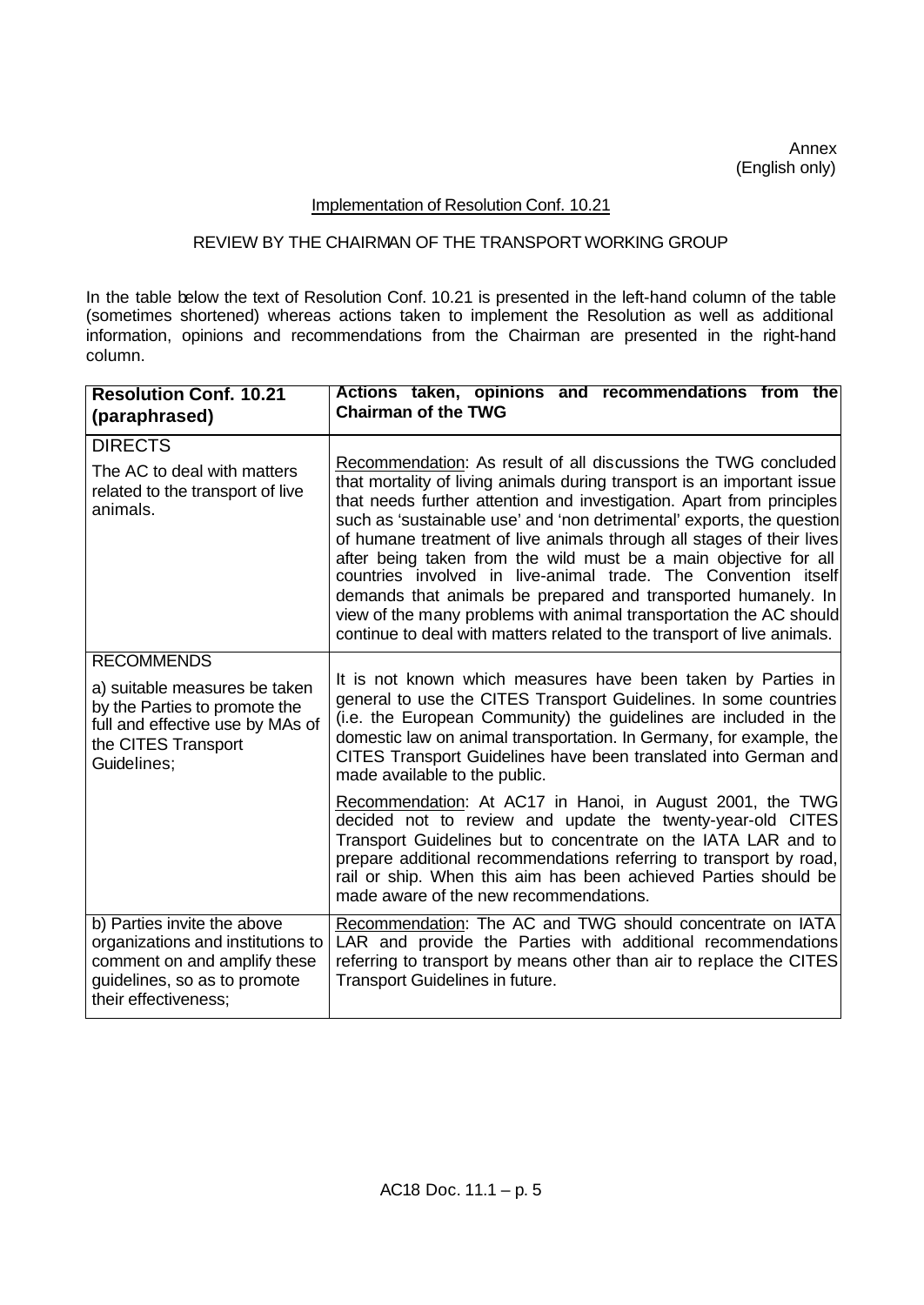| <b>Resolution Conf. 10.21</b><br>(paraphrased)                                                                                                                       | Actions taken, opinions and recommendations from the<br><b>Chairman of the TWG</b>                                                                                                                                                                                                                                                                                                                                                                                                                                                                                                                                                                                                                                                                                                                                                           |
|----------------------------------------------------------------------------------------------------------------------------------------------------------------------|----------------------------------------------------------------------------------------------------------------------------------------------------------------------------------------------------------------------------------------------------------------------------------------------------------------------------------------------------------------------------------------------------------------------------------------------------------------------------------------------------------------------------------------------------------------------------------------------------------------------------------------------------------------------------------------------------------------------------------------------------------------------------------------------------------------------------------------------|
| c) regular communication of the<br>Secretariat and the Standing<br>Committee with IATA be<br>continued and with AATA be<br>developed;                                | The collaboration with IATA has been one important area of the<br>work for the TWG since its reconstitution in 1998. At AC14, attention<br>was drawn to the urgency to review the transport of reptiles. The<br>TWG subsequently discussed this issue at its meeting in<br>Washington DC, in January 1999, and prepared new transport<br>requirements for reptiles and amphibians, with the help of officials of<br>the USFWS, reptile specialists, veterinarians, Customs officers,<br>NGOs, traders, IATA officials and the Secretariat.<br><b>These</b><br>requirements were subsequently accepted by IATA as a new LAR<br>chapter. In 2001 additional proposals to amend the IATA LAR for<br>birds and mammals were submitted by the TWG to IATA and<br>accepted.<br>Recommendation: The collaboration with IATA and AATA should be      |
|                                                                                                                                                                      | continued as a matter of priority.                                                                                                                                                                                                                                                                                                                                                                                                                                                                                                                                                                                                                                                                                                                                                                                                           |
| d) acceptance of IATA LAR for<br>air transportation                                                                                                                  | No arguments against the use of the IATA LAR have been received<br>by the TWG so far.                                                                                                                                                                                                                                                                                                                                                                                                                                                                                                                                                                                                                                                                                                                                                        |
|                                                                                                                                                                      | Recommendation: IATA LAR should be further accepted by CITES.                                                                                                                                                                                                                                                                                                                                                                                                                                                                                                                                                                                                                                                                                                                                                                                |
| e) except where it is<br>inappropriate, the IATA LAR<br>should be used as a reference<br>to indicate suitable conditions<br>for transport by means other<br>than air | The TWG has started to discuss this question at AC17. It is still<br>under consideration whether additional recommendations are<br>needed to transport animals by road, rail or ship. So far the TWG<br>received only a statement by a reptile specialist who pronounced<br>that LAR containers for reptiles and amphibians can also be used for<br>transports by road and rail without problems.                                                                                                                                                                                                                                                                                                                                                                                                                                            |
|                                                                                                                                                                      | Recommendation: Needs further consideration and discussion for<br>making recommendations. Because this issue is difficult, labour-<br>intensive and requires specialists' knowledge, it seems appropriate<br>to hire consultants for special chapters of this issue.                                                                                                                                                                                                                                                                                                                                                                                                                                                                                                                                                                         |
| f) the IATA LAR be<br>incorporated into the domestic<br>legislation of the Parties                                                                                   | The Secretariat had asked Parties through Notification No. 1998/43<br>to inform it whether this has been done. The Secretariat reported to<br>the CoP11 that only ten responses were received, of which eight<br>(including seven from EU countries) were from Parties that had<br>specific provisions implementing the IATA LAR in their legislation.<br>Recommendation: Humane treatment of CITES-listed animal<br>specimens during capture, storage, transport, quarantine and<br>holding should be a basic requirement included in the domestic law<br>of the Parties as it is done in the Convention itself. Therefore this<br>issue should be included in the CITES legislation project and also in<br>seminars, workshops and other means of assistance given to<br>Parties by the Secretariat or regional representatives of the AC. |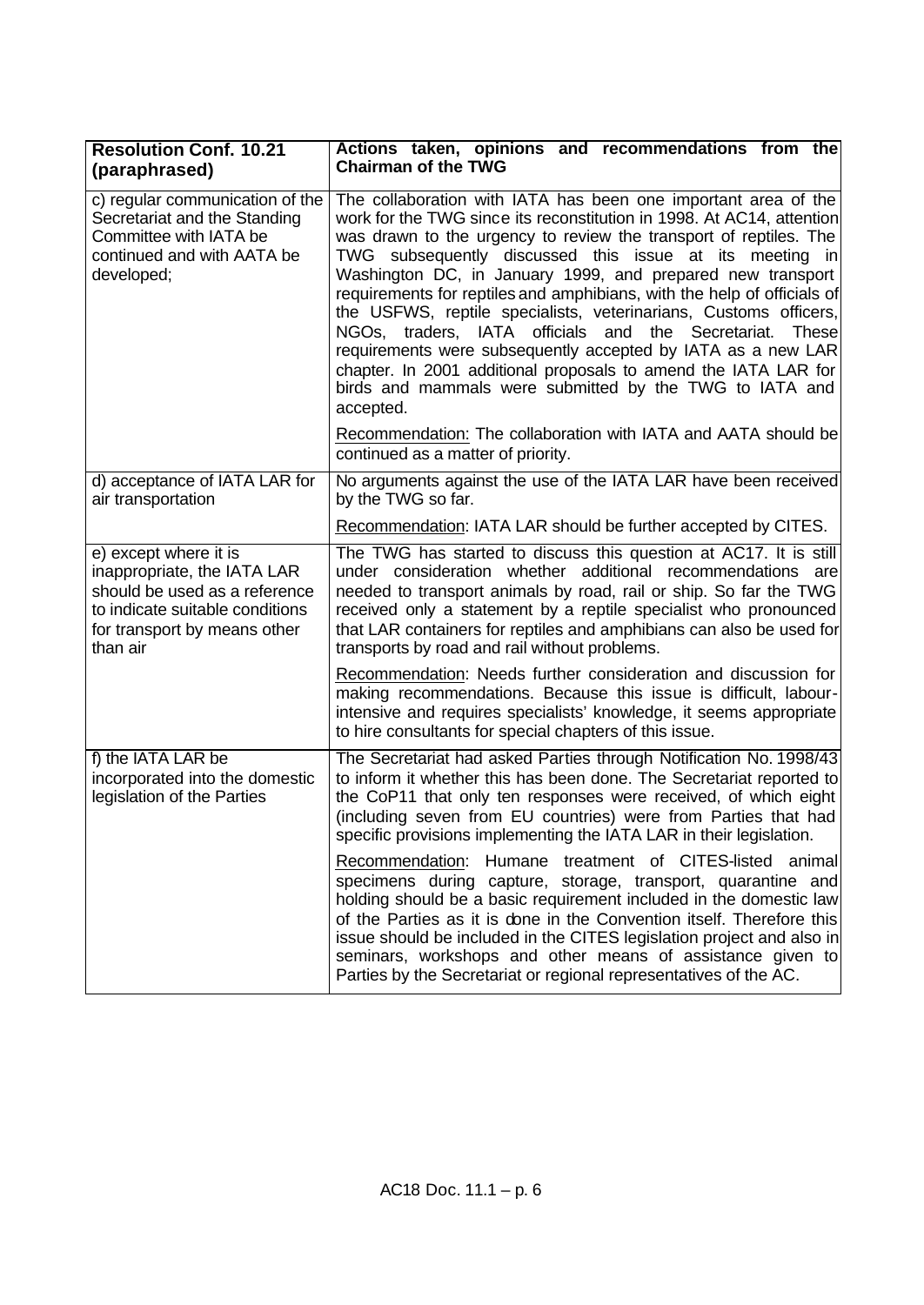| <b>Resolution Conf. 10.21</b><br>(paraphrased)                                                                                                                                                                                                                                                                                                       | Actions taken, opinions and recommendations from the<br><b>Chairman of the TWG</b>                                                                                                                                                                                                                                                                                                                                                                                                                                                                                                                                                                                                                                                                                                                                                                                                                                                              |
|------------------------------------------------------------------------------------------------------------------------------------------------------------------------------------------------------------------------------------------------------------------------------------------------------------------------------------------------------|-------------------------------------------------------------------------------------------------------------------------------------------------------------------------------------------------------------------------------------------------------------------------------------------------------------------------------------------------------------------------------------------------------------------------------------------------------------------------------------------------------------------------------------------------------------------------------------------------------------------------------------------------------------------------------------------------------------------------------------------------------------------------------------------------------------------------------------------------------------------------------------------------------------------------------------------------|
| g) applicants for export<br>documents be notified that, as<br>an condition of issuance, they<br>are required to prepare and<br>ship live specimens in<br>accordance with IATA LAR or<br><b>CITES Transport Guidelines</b>                                                                                                                            | The TWG does not know in which way the MAs inform the exporters<br>about transport requirements on a regular basis and if controls are<br>made by the MAs or other government officials or NGOs. Meanwhile<br>most of the CITES permit forms include in accordance with<br>Resolution Conf. 10.2 the statement: 'This permit/certificate is only<br>valid if live animals are transported in compliance with the CITES<br>Guidelines  or in case of air transport, the IATA LAR'. It has been<br>reported to the Chairman of the TWG that one Party (Austria) in<br>some cases had considered CITES export documents as being<br>invalid because the transport conditions of the consignments<br>concerned did not meet the IATA LAR. In consequence the animals<br>were seized.<br>Recommendation: This topic should be regularly on the agenda of<br>CITES training seminars for MAs and stakeholders involved in the<br>shipment of animals. |
| h) to the extent possible,<br>shipments of live animals be<br>examined and necessary action<br>taken to determine the well<br>being of the animals by CITES-<br>designated persons or airline<br>personnel during extended<br>holding periods at transfer<br>points,                                                                                 | It seems to the TWG that the situation is positively influenced in<br>those countries where the same State administration is responsible<br>for CITES and veterinary issues, but limited information is available<br>on this subject.<br>Recommendation: Should be continued.                                                                                                                                                                                                                                                                                                                                                                                                                                                                                                                                                                                                                                                                   |
| i) where Parties have<br>designated ports of entry and<br>exit, animal-holding facilities<br>be provided                                                                                                                                                                                                                                             | Only the situation in the EU is known to the TWG. Here ports of<br>import are designated but only some of them have animal-holding<br>facilities. These facilities are often under the supervision of<br>veterinary officials. There is sometimes a lack of information<br>between veterinary and CITES officials. No comprehensive list on<br>holding facilities is available in CITES information material.<br>Recommendation: Recommendation should be maintained. Regular<br>correspondence from the officials of the animals-holding facility to<br>the concerned Parties' MAs should be established to provide<br>information in case of transport / transit of CITES animals.                                                                                                                                                                                                                                                            |
| j) to the extent possible, Parties<br>ensure that animal-holding<br>facilities are open for inspection<br>of shipments, with the<br>concurrence of the transport<br>company, by CITES personnel<br>or designated observers; and<br>that any documented<br>information be made available<br>to the appropriate authorities<br>and transport companies | The situation depends on domestic legal situation in the respective<br>Party. Details are not known to the TWG. From the investigation<br>projects on transport mortality in Germany, it proved very<br>complicated to coordinate veterinary, Customs and CITES officials,<br>because they belonged to three different State administrations.<br>Recommendation: Each Party should ensure at the national level<br>that information on transportation of live CITES-listed animals which<br>was collected by one official site should also be provided to other<br>authorities involved in this issue.                                                                                                                                                                                                                                                                                                                                          |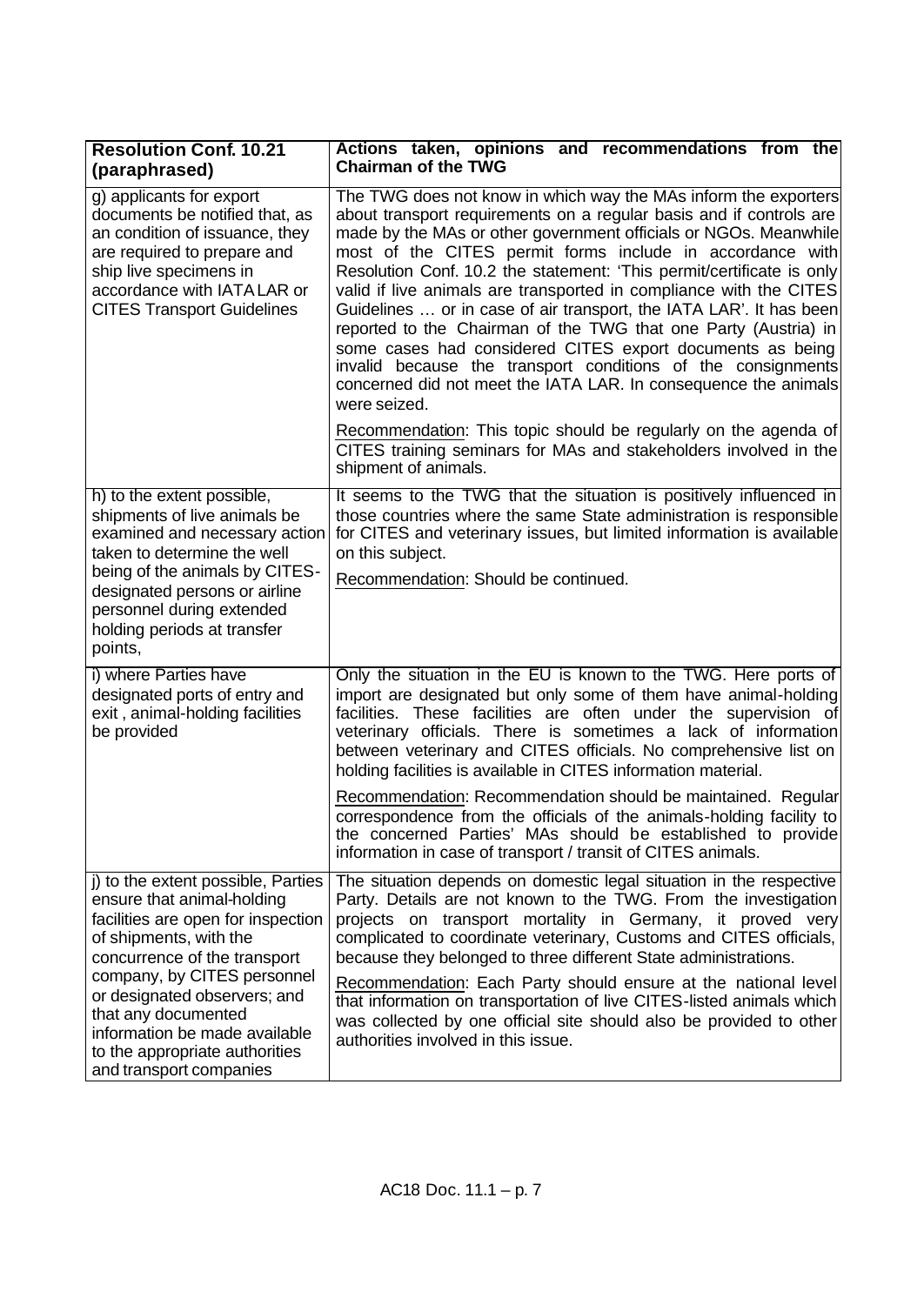| <b>Resolution Conf. 10.21</b><br>(paraphrased)                                                                                                                                                                               | Actions taken, opinions and recommendations from the<br><b>Chairman of the TWG</b>                                                                                                                                                                                                                                                                                                                                                                                                                                                                                                                                                                                                                                                                                                                                                                                                                                                                                                                                                                                                                                                                                                                                                                                                                                                                                                                                                                                                                                                                                                                                                                                                                                                                                            |
|------------------------------------------------------------------------------------------------------------------------------------------------------------------------------------------------------------------------------|-------------------------------------------------------------------------------------------------------------------------------------------------------------------------------------------------------------------------------------------------------------------------------------------------------------------------------------------------------------------------------------------------------------------------------------------------------------------------------------------------------------------------------------------------------------------------------------------------------------------------------------------------------------------------------------------------------------------------------------------------------------------------------------------------------------------------------------------------------------------------------------------------------------------------------------------------------------------------------------------------------------------------------------------------------------------------------------------------------------------------------------------------------------------------------------------------------------------------------------------------------------------------------------------------------------------------------------------------------------------------------------------------------------------------------------------------------------------------------------------------------------------------------------------------------------------------------------------------------------------------------------------------------------------------------------------------------------------------------------------------------------------------------|
| <b>URGES</b>                                                                                                                                                                                                                 |                                                                                                                                                                                                                                                                                                                                                                                                                                                                                                                                                                                                                                                                                                                                                                                                                                                                                                                                                                                                                                                                                                                                                                                                                                                                                                                                                                                                                                                                                                                                                                                                                                                                                                                                                                               |
| Parties to maintain records of<br>the number of live specimen<br>per shipment and of mortalities,<br>to note cases of mortality and<br>injury or damage to health, and<br>to provide data along with their<br>annual records | This request is not easy to implement because in most countries<br>there are no CITES officials at ports of entry. Therefore often the<br>records have to be made by veterinary officials or Customs officers<br>who also control the CITES documents. Traders were requested to<br>use the reporting form.                                                                                                                                                                                                                                                                                                                                                                                                                                                                                                                                                                                                                                                                                                                                                                                                                                                                                                                                                                                                                                                                                                                                                                                                                                                                                                                                                                                                                                                                   |
|                                                                                                                                                                                                                              | After Notification to the Parties No. 1999/48 was sent out by the<br>Secretariat, the TWG undertook a study on which countries are<br>mainly involved in trade with the species named in this Notification<br>on the basis of WCMC data. The Secretariat sent out letters to those<br>countries mainly involved in export and import and asked them to<br>support the data collecting process on the basis of the Notification. A<br>first report on implementation of this recommendation was given by<br>the Secretariat at CoP11 (see Doc. 11.54).                                                                                                                                                                                                                                                                                                                                                                                                                                                                                                                                                                                                                                                                                                                                                                                                                                                                                                                                                                                                                                                                                                                                                                                                                         |
|                                                                                                                                                                                                                              | Efforts continue to be hampered by a lack of responses from Parties<br>to requests for information. It appears to the TWG that only a few<br>Parties, apart from the EU member States, have implemented<br>Resolution Conf. 10.21. The Chairman and the members of the<br>TWG concentrated their efforts on the support of the data collecting<br>process. At several international meetings, i.e. CoP11, the first<br>European meeting of the AC and the AC meetings itself, Parties and<br>NGOs were repeatedly asked to support the implementation of the<br>Notification. On the initiative of the TWG the member States of the<br>European Union have given special attention to the issue of<br>transport mortality. The importance of collecting transport mortality<br>data was discussed at several meetings of the CITES Committee in<br>Brussels. Because of the EU legislation, EU member States have<br>the obligation to report on mortality in consignments of animals and<br>to include the information into a special box on the import permit.<br>This task is done by Customs officers after information by<br>veterinarians. However there are still problems in controlling every<br>single shipment. The information about the recorded mortality must<br>be included by the EU member States in their yearly CITES report to<br>the EU Commission. There are also a few other countries, where<br>veterinary legislation is strict referring to special species-groups<br>and/or a special quarantine procedure to record mortalities but<br>sometimes information is not regularly provided to CITES<br>authorities.<br>Which shipments can be controlled by CITES personnel depends on<br>the legal situation of the Party concerned. To analyse the |
|                                                                                                                                                                                                                              | internationally-collected mortality data, Germany hired a consultant.<br>At the end of 2001 a total of 741 reporting forms with information on<br>more than 80,000 animals had been included in the evaluation.<br>However, the replies came from only a few countries and some of<br>the main countries identified as involved in the trade concerned did<br>not respond. Efforts continue to be hampered by a lack of response<br>from Parties to requests for information. The entire report will be<br>provided to the TWG at AC18.                                                                                                                                                                                                                                                                                                                                                                                                                                                                                                                                                                                                                                                                                                                                                                                                                                                                                                                                                                                                                                                                                                                                                                                                                                       |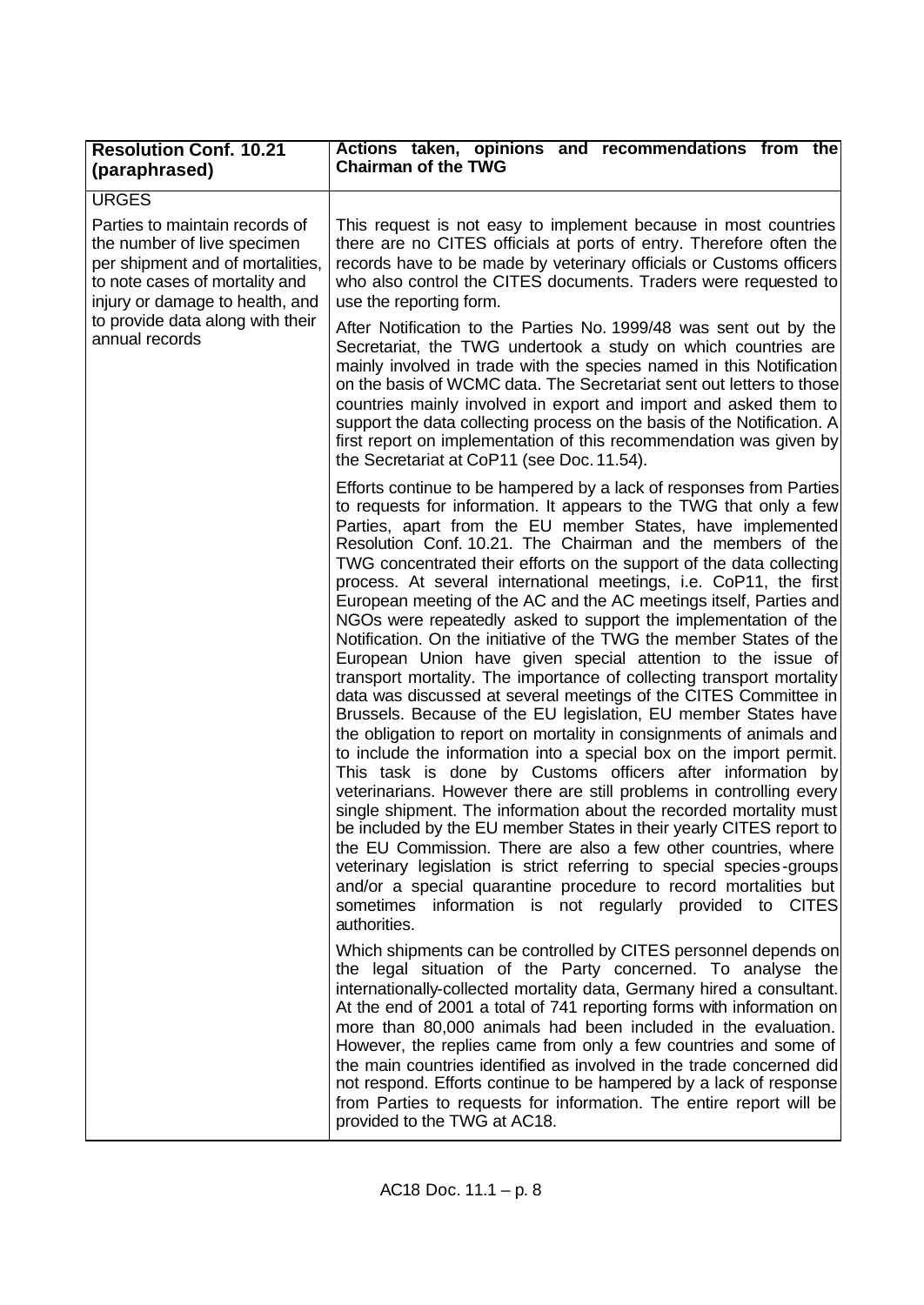| <b>Resolution Conf. 10.21</b><br>(paraphrased)                                                                                                                              | Actions taken, opinions and recommendations from the<br><b>Chairman of the TWG</b>                                                                                                                                                                                                                                                                                                                                                                                                                                                                                                          |
|-----------------------------------------------------------------------------------------------------------------------------------------------------------------------------|---------------------------------------------------------------------------------------------------------------------------------------------------------------------------------------------------------------------------------------------------------------------------------------------------------------------------------------------------------------------------------------------------------------------------------------------------------------------------------------------------------------------------------------------------------------------------------------------|
|                                                                                                                                                                             | Recommendation: The data collecting process should be continued<br>and become part of the 'normal' import procedure. External funding<br>should be sought for the forthcoming years to analyse the incoming<br>reporting forms and for special projects. A question that needs in<br>depth investigation is the transport of live animals, i.e. reptiles, for<br>food consumption.                                                                                                                                                                                                          |
| <b>DECIDES</b>                                                                                                                                                              |                                                                                                                                                                                                                                                                                                                                                                                                                                                                                                                                                                                             |
| Non submission of mortality-<br>data in annual reports will be<br>noted in a report from the<br>Secretariat to the SC.                                                      | Whether actions have been taken is not known to the TWG                                                                                                                                                                                                                                                                                                                                                                                                                                                                                                                                     |
| <b>DIRECTS</b>                                                                                                                                                              |                                                                                                                                                                                                                                                                                                                                                                                                                                                                                                                                                                                             |
| The AC in consultation with the<br>Secretariat:                                                                                                                             |                                                                                                                                                                                                                                                                                                                                                                                                                                                                                                                                                                                             |
| a) to establish a format for the<br>presentation of data on<br>mortality and injury or damage<br>to health in transport                                                     | The TWG proposed a reporting form which was sent out to the<br>Parties with Notification No. 1999/48. Taking into account the<br>disappointingly low response to the form distributed with Notification<br>to the Parties No. 848 of 18 April 1995, the TWG decided to take a<br>new approach. The TWG selected at its meeting in Washington DC<br>in January 1999 a number of species which are mainly in trade<br>(examples of mammals, birds, reptiles and amphibians) and<br>proposed to focus the Parties' attention and data collection on a<br>limited species list as a first step. |
|                                                                                                                                                                             | To ensure the better understanding and use of the reporting form it<br>was translated into local languages by Hungary, Belgium and China<br>(these three Parties are members of the TWG and supported with<br>this measure the data collection process).                                                                                                                                                                                                                                                                                                                                    |
|                                                                                                                                                                             | Recommendation: The format of the reporting form should be<br>evaluated with regard to whether some additional amendments or<br>on the form are required in order to eradicate<br>revisions<br>misunderstandings among those persons who have to fill it in.                                                                                                                                                                                                                                                                                                                                |
| b) to conduct a systematic<br>review of the scope and causes<br>of the mortality and injury or<br>damage to health and of means<br>of reducing such mortality and<br>injury | A report for AC18 will be prepared by a consultant hired by<br>Germany.                                                                                                                                                                                                                                                                                                                                                                                                                                                                                                                     |
|                                                                                                                                                                             | Recommendation: On the basis of the report and after discussion at<br>AC18 a decision should be taken as to whether the reporting form is<br>suitable to collect information on causes of mortality and injury or<br>damage to health. The development of means of reducing such<br>mortality and injury or damage to health or the advice which<br>additional action should be taken in this regard is currently hindered<br>because of missing information. However this process merits further<br>attention by the TWG.                                                                  |
| b i) the review should include a<br>process for making<br>recommendations to the<br>Parties to minimize mortality                                                           | Which recommendation can be made depends on the results of the<br>report mentioned under paragraph b) above.                                                                                                                                                                                                                                                                                                                                                                                                                                                                                |
|                                                                                                                                                                             | Recommendation: Additional information on this subject is needed.                                                                                                                                                                                                                                                                                                                                                                                                                                                                                                                           |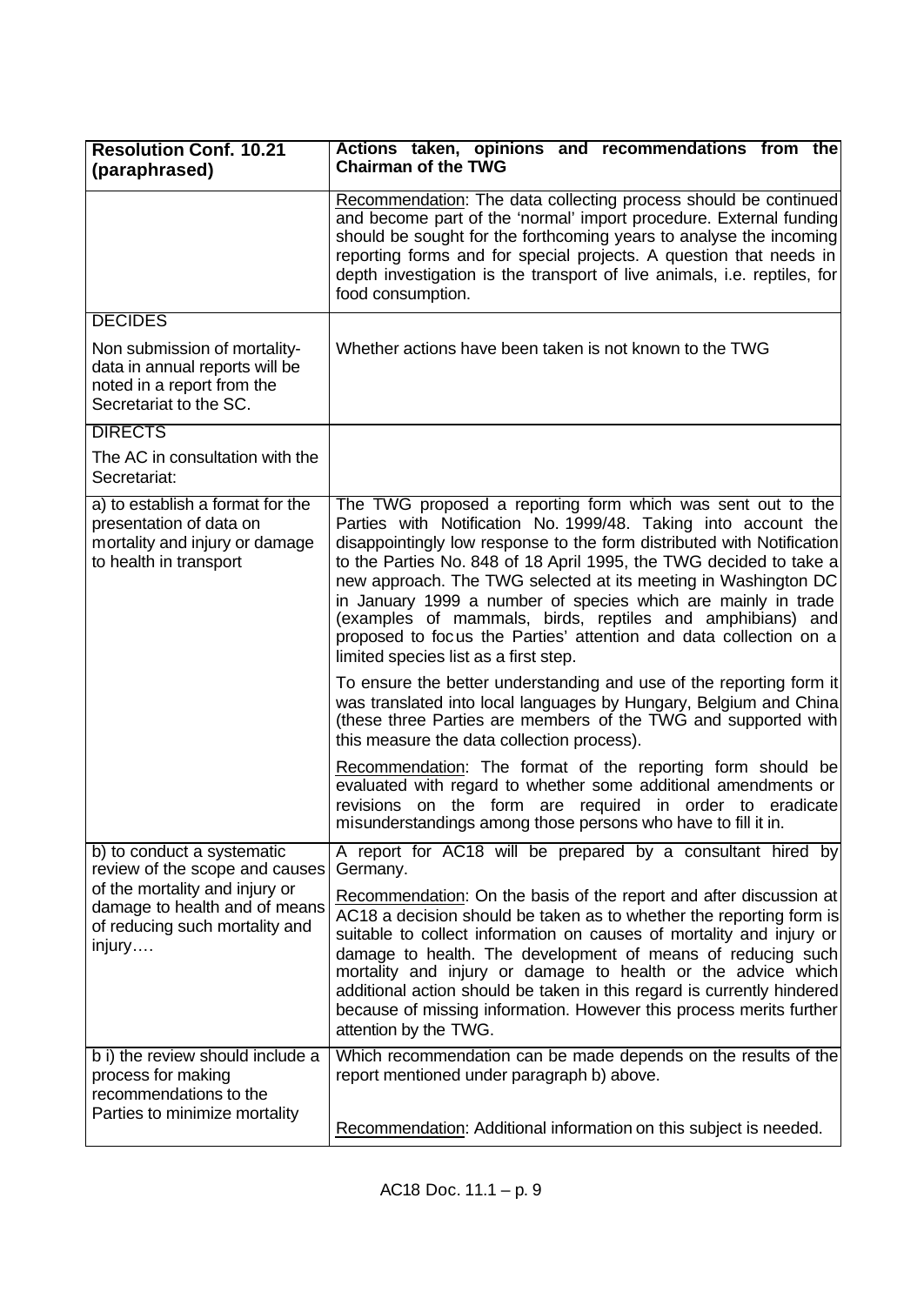| <b>Resolution Conf. 10.21</b><br>(paraphrased)                                                                                                                                                                                                                                                           | Actions taken, opinions and recommendations from the<br><b>Chairman of the TWG</b>                                                                                                                                                                                                                                                                                                                                                 |
|----------------------------------------------------------------------------------------------------------------------------------------------------------------------------------------------------------------------------------------------------------------------------------------------------------|------------------------------------------------------------------------------------------------------------------------------------------------------------------------------------------------------------------------------------------------------------------------------------------------------------------------------------------------------------------------------------------------------------------------------------|
| b ii) recommendations should<br>be focused on individual<br>species and countries                                                                                                                                                                                                                        | Which recommendation can be made depends on the results of the<br>report mentioned under paragraph b) above.<br>Recommendation: To formulate species and country specific<br>recommendations should be part of future work programmes of the<br>TWG. In addition the AC should discuss whether this subject should<br>be included in the significant trade process.                                                                |
| <b>DIRECTS</b>                                                                                                                                                                                                                                                                                           |                                                                                                                                                                                                                                                                                                                                                                                                                                    |
| the Secretariat                                                                                                                                                                                                                                                                                          |                                                                                                                                                                                                                                                                                                                                                                                                                                    |
| a) to convey these<br>recommendations to the<br>Parties concerned after they<br>have been approved by the SC                                                                                                                                                                                             | Which recommendation can be made depends on the results of the<br>report mentioned under paragraph b) above.                                                                                                                                                                                                                                                                                                                       |
| b) in consultation with AC and<br>SC to monitor the<br>implementation of these<br>recommendations and other<br>aspects of this resolution and<br>report its findings and<br>recommendations to the CoPs<br><b>INVITES</b>                                                                                | So far no special recommendations can be made. Secretariat's<br>report at CoP11, see Doc. 11.54                                                                                                                                                                                                                                                                                                                                    |
| NGO and other interested<br>persons and organizations to<br>provide assistance to those<br>Parties in need of and<br>requesting such assistance to<br>ensure the effective<br>implementation of the<br>provisions of the Convention for<br>the transport and preparation<br>for shipment of live animals | The TWG received assistance from MAs and NGO representatives<br>other NGOs,<br><b>TWG</b><br>members.<br>Furthermore,<br>scientists,<br>as<br>veterinarians, traders, IATA $-$ and airline personnel $-$ , Customs<br>officers and interested persons provided information to the TWG<br>regarding problems concerning animal transportation.<br>Recommendation: Collaboration has proven to be useful and should<br>be continued. |
| <b>NOTES</b>                                                                                                                                                                                                                                                                                             |                                                                                                                                                                                                                                                                                                                                                                                                                                    |
| That in order to improve<br>implementation of the IATA<br>LAR by the Parties there is a<br>need for greatly increased<br>awareness of the Regulations<br>through:                                                                                                                                        |                                                                                                                                                                                                                                                                                                                                                                                                                                    |
| a) more effective methods of<br>training of personnel of airlines<br>and enforcement agencies                                                                                                                                                                                                            | The TWG Chairman attended one Lufthansa training seminar on<br>LAR and gave explanations on CITES. The first European meeting<br>of the AC provided an opportunity to draw the attention of European<br>MA and SA personnel to the issue of animal transportation.<br>Recommendation: Agendas of CITES seminars as well as of special                                                                                              |
|                                                                                                                                                                                                                                                                                                          | workshops should contain the live animals transportation as topic.<br>MAs of Parties should establish ongoing contact with their airlines                                                                                                                                                                                                                                                                                          |